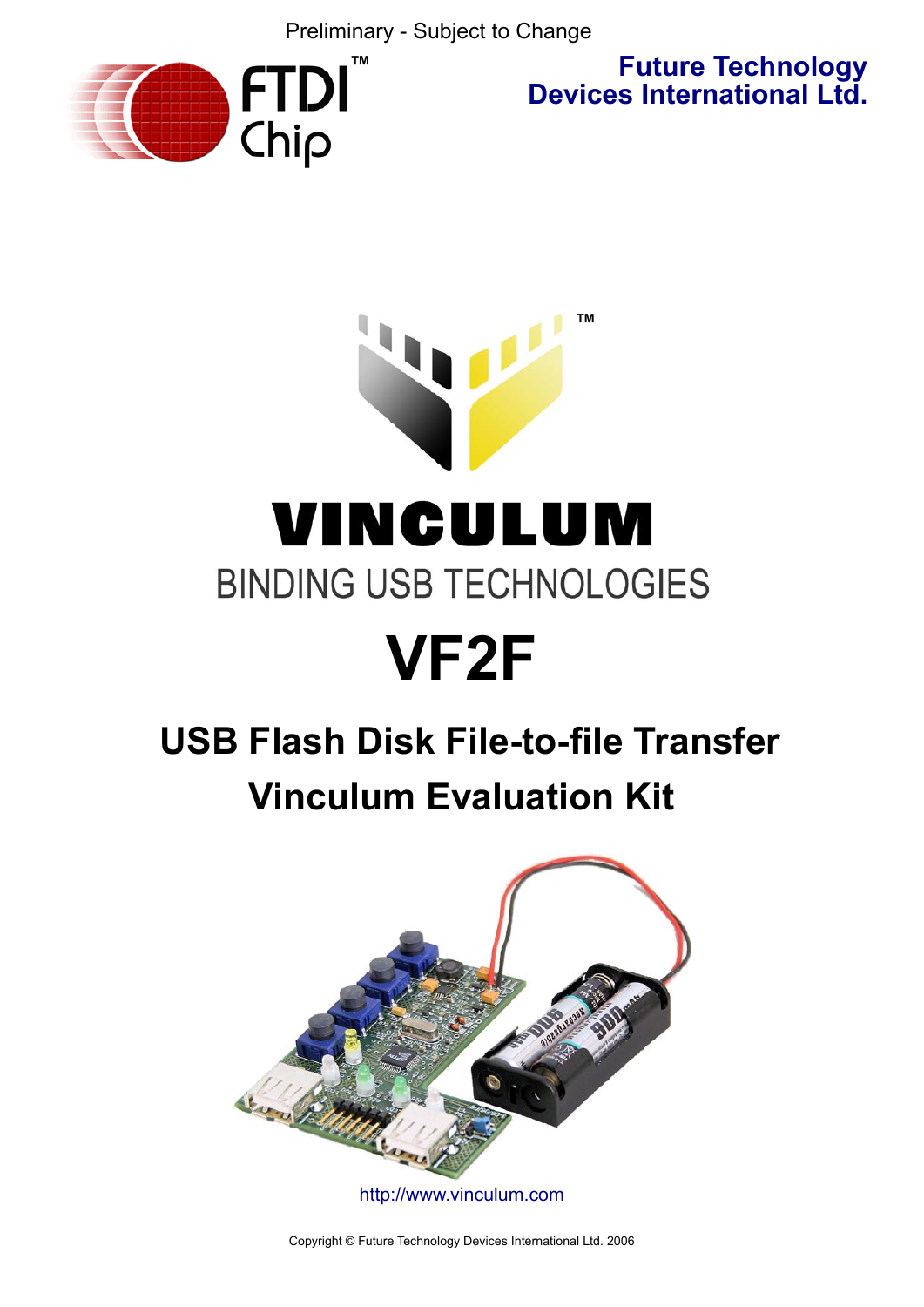# **1. Introduction and Features**

### **1.1 Introduction**

*The VF2F is a reference design for the Vinculum VNC1L-1A . It is designed as a stand alone application which allows for the back up of files from a digital camera onto a USB Flash disk. The project is also available from FTDI as an evaluation kit. This datasheet describes the VF2F reference design and evaluation kit, as well as the VNC1L-1A firmware (DF2FC) which it uses.*

*The VF2F illustrates how to construct a file backup device for a digital camera with USB Mass storage class interface. At the push of a button, all the picture files on the camera are copied to a unique folder on a USB Flash disk so that the digital camera memory can be re-used to take further pictures. This is an ideal accessory for digital camera users who wish to backup their photos on the road without having to carry a notebook PC, or for people who want to share or swap their photos without requiring a card reader. The VF2F is powered by two AAA size alkaline batteries. In addition this reference design and evaluation kit could be used with other USB mass storage class devices such as MP3 players, or even for copying files directly from one USB flash disk onto another.*

*The Vinculum VNC1L-1A is the first of F.T.D.I.'s Vinculum family of Embedded USB host controller integrated circuit devices. Not only is it able to handle the USB Host Interface, and data transfer functions but owing to the inbuilt MCU and embedded Flash memory, Vinculum can encapsulate the USB device classes as well. When interfacing to mass storage devices such as USB Flash drives, Vinculum also transparently handles the FAT File structure communicating via UART, SPI or parallel FIFO interfaces via a simple to implement command set. Vinculum provides a new cost effective solution for providing USB Host capability into products that previously did not have the hardware resources available. The VNC1L-1A is available in Pb-free (RoHS compliant) compact 48-Lead LQFP package.* 

#### **1.2 Features**

- Two USB 'A' sockets connect to digital camera and USB flash disk respectively.
- Uses F.T.D.I.'s VNC1L-1A embedded USB host controller I.C. device.
- Single button file backup function.
- Intelligent LED illustrate successful USB Flash disk enumeration, file copy function, and error conditions.
- On-board DC-DC converter supplies the circuitry with 5V and 3.3V power from 2 x AAA cells.
- Program or update firmware via USB Flash disk or UART interface.
- VNC1L-1A firmware programming control pin (PROG#) brought out onto jumper interface
- Schematics, firmware, and PCB gerber files available for download from the [Vinculum website.](http://www.vinculum.com)
- Assembled VF2F PCB available for evaluation.
- Assembled VF2F evaluation kit is Pb-free and RoHS compliant.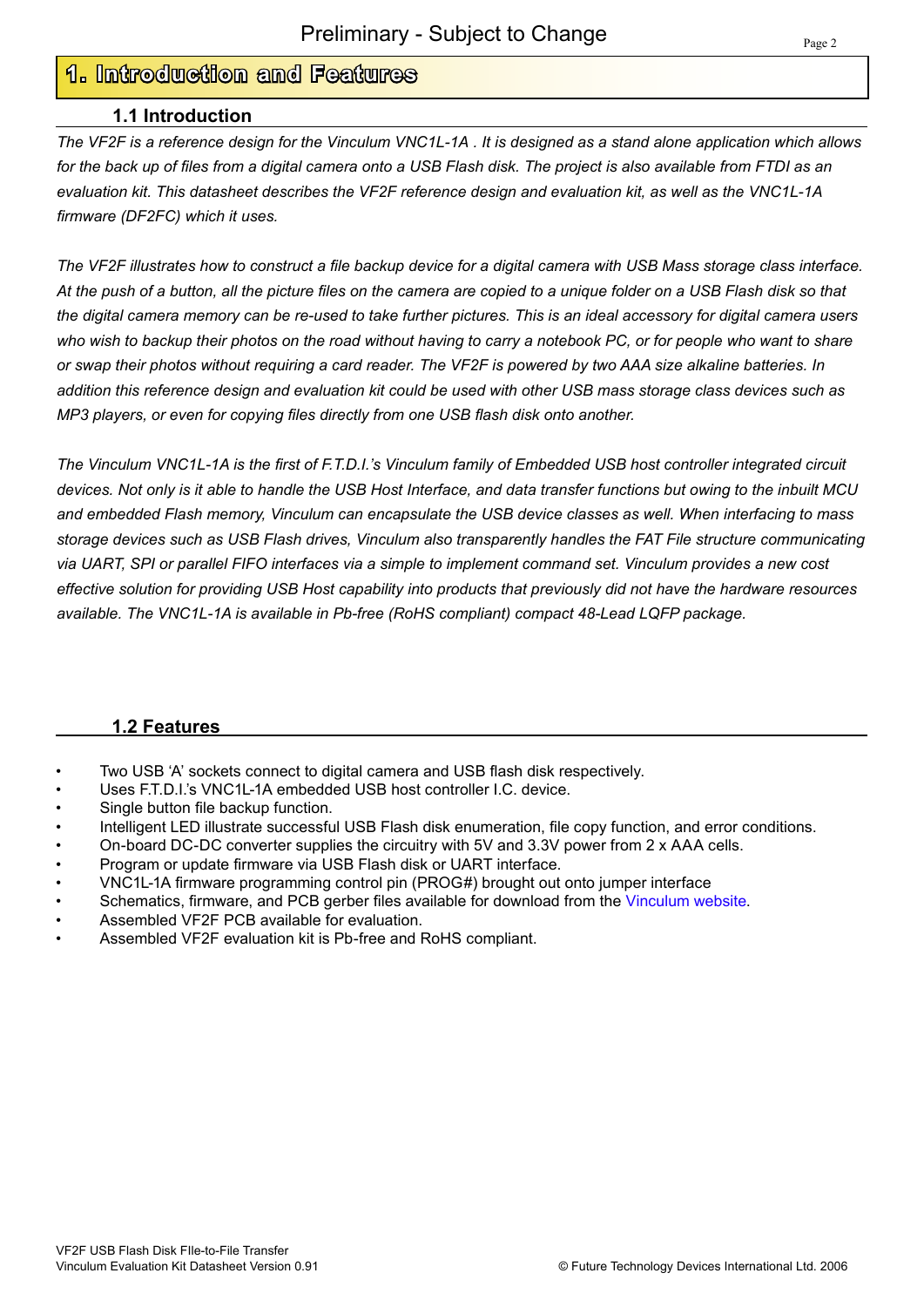# **2. Function and Operation**

# **2.1 Button Functions**



**Button 1** - Power on. Press and hold for 200 ms to switch on the VF2F. The Yellow LED indicates that the board is powered. The board will auto-power off after 30 seconds in order to conserve battery power.

**Button 2** - Currently has no function defined in the DF2FC firmware.

**Button 3** - Initiates data transfer from the source device on USB Port 1 to the target device on USB Port 2. The four green LED's will display a cascade effect from USB Port 1 to USB Port 2 during data transfer

**Button 4** - Power off. Press and hold for at least 200 ms to power down the VF2F.

## Figure 1 - VF2F Button interface



# **2.2 USB Interface Ports**

#### Figure 2 - VF2F USB Port Interface

**USB Port 1** is the USB source device port. Connect the digital camera (or other USB mass storage class device here).

**USB Port 2** is the USB target device port. Connect a USB flash disk here.

The two red / green LED's will indicate the status of the USB device connected. These two LED's will be off when no device is connected, red while enumerating a device, and green when a device is enumerated and ready for file transfer to begin.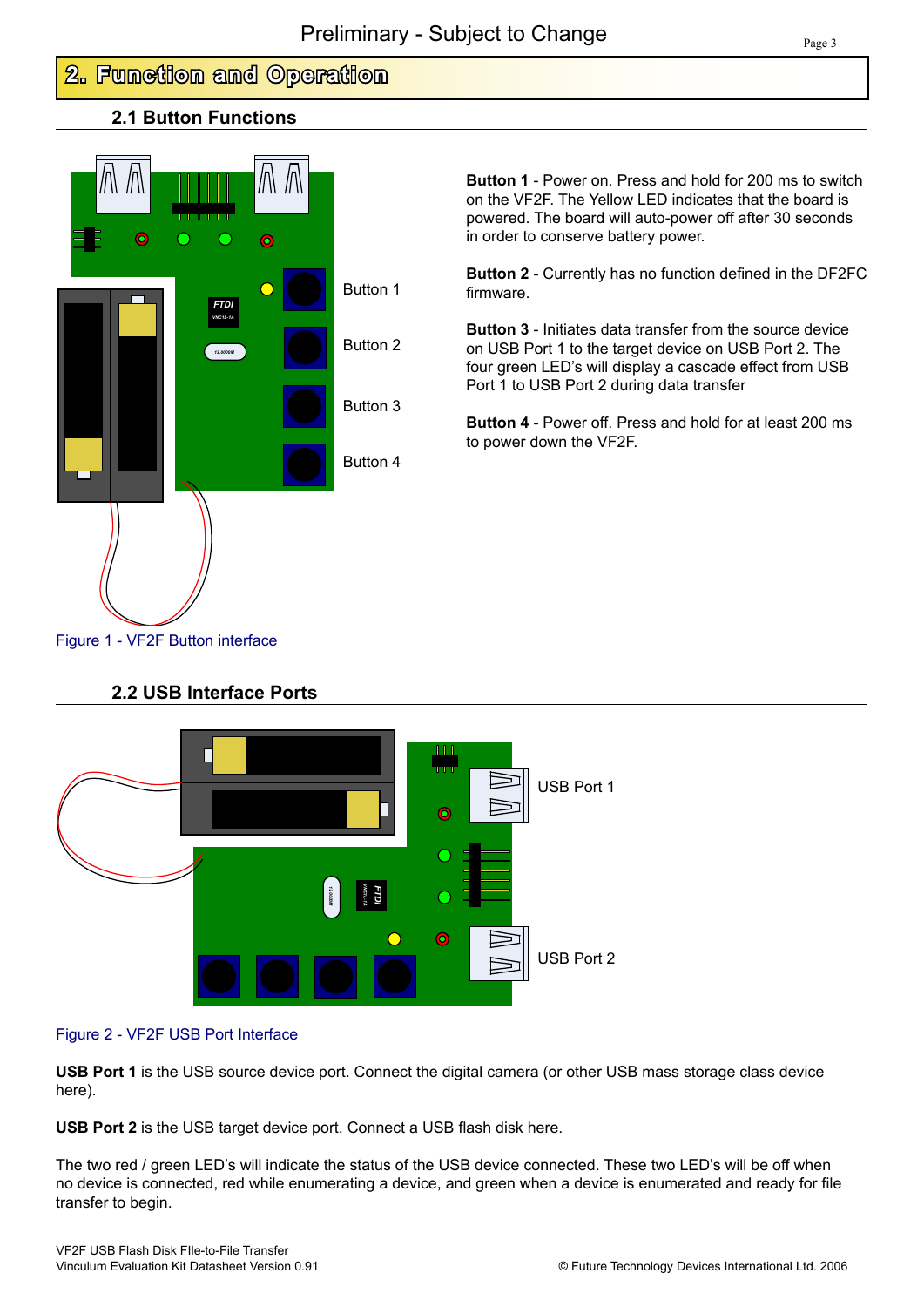# **2.3 Pin Header Interfaces**



#### Figure 3 - VF2F Jumper pins

The VNC1L-1A's UART interface is brought out on pin header J1. It can be used for programming the VNC1L-1A via a F.T.D.I. TTL-232R-3V3 USB to TTL serial cable. While a FTDI TTL-232R-3V3 cable is connected the VF2F will take its power from here, rather than the two AAA batteries. Application software for programming the VNC1L-1A from a PC via a TTL-232R-3V3 cable is available.

#### Table 1 - J1 Pin Header UART Programming Interface

| <b>Jumper Pin No. Name</b> |               | Type       | <b>Description</b>                                |
|----------------------------|---------------|------------|---------------------------------------------------|
|                            | <b>GND</b>    | <b>PWR</b> | Signal ground                                     |
| l 2                        | RTS#          | Output     | Request To Send Control Output / Handshake signal |
| l 3                        | <b>TTLPWR</b> | <b>PWR</b> | 3.3V power input                                  |
| ∎4                         | <b>RXD</b>    | Input      | Receive asynchronous data input                   |
| l 5                        | TXD           | Output     | Transmit asynchronous data output                 |
| l 6                        | CTS#          | Input      | Clear To Send Control Input / Handshake signal    |

Connect J2 pins 2 and 3 together to when programming the VF2F via the UART interface.

#### Table 2 - J2 Pin Header Programming Enable Interface

| Jumper Pin No. Name |            | Type       | <b>Description</b>                                                                                                   |
|---------------------|------------|------------|----------------------------------------------------------------------------------------------------------------------|
|                     | RESET#     | Input      | This pin is used in combination with the RESET# pin and the UART interface to program<br>firmware into the VNC1L-1A. |
|                     | <b>GND</b> | <b>PWR</b> | Ground                                                                                                               |
| 3                   | PROG#      | Input      | This pin can be used in combination with PROG# and the UART interface to program<br>firmware into the VNC1L-1A.      |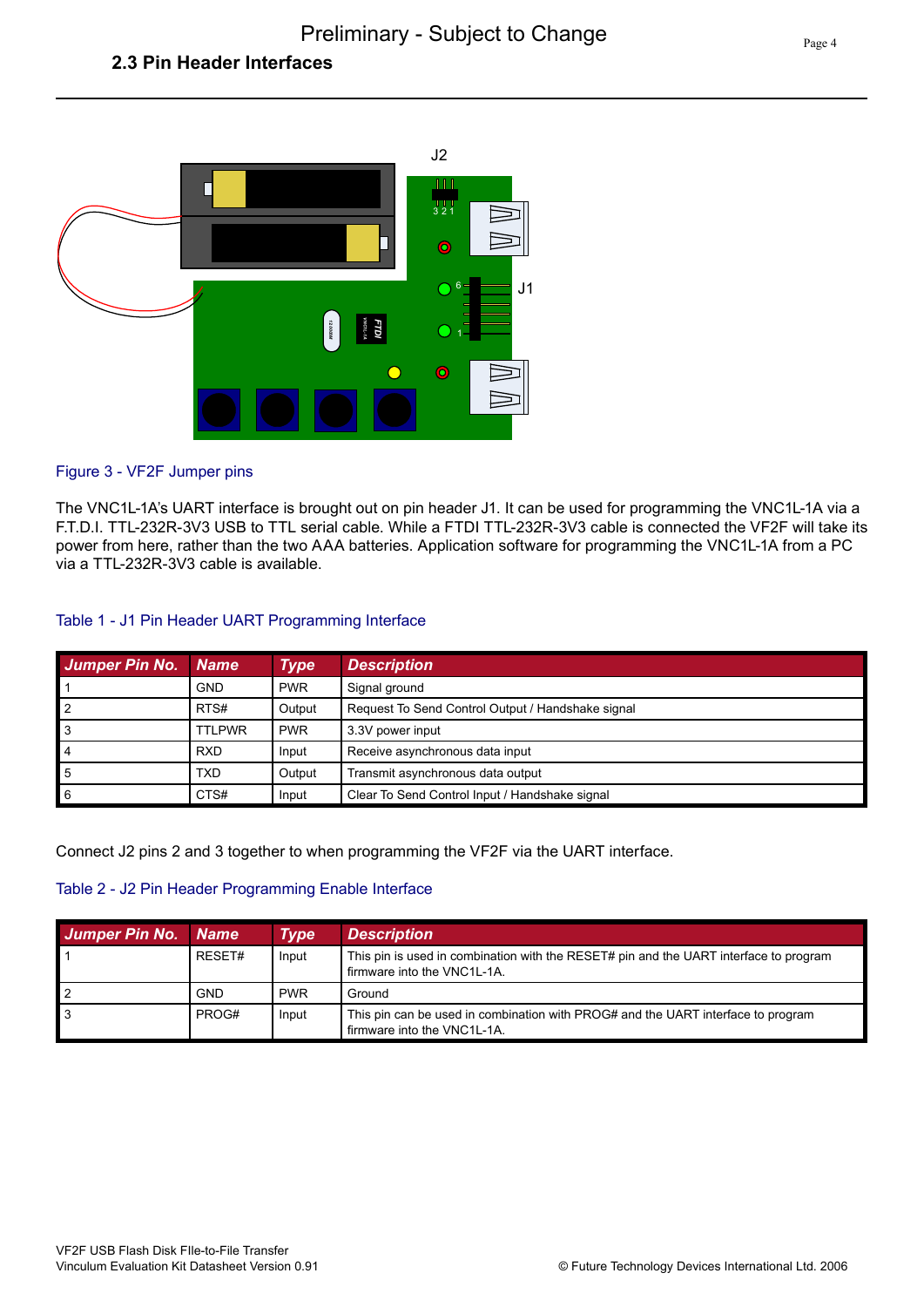# **3. Firmware**

# **3.1 File to File Transfer with GPIO (Button) Interface (DF2FC)**

The VF2F reference design uses the DF2FC Vinculum VNC1L-1A device firmware. It allows for files to be easily transferred from a digital camera (or other mass storage class device) to a USB Flash disk. USB Port 1 is defined in this firmware as the source device, and USB Port 2 is defined as the target device. Several of the VNC1L-1A's GPIO lines are used to provide a simple push button user interface which is effectively acting as the VNC1L-1A's command monitor port in this case.

The VF2F firmware can be loaded and / or upgraded either from a file, with an appropriate name on a USB Flash disk, or via the VNC1L-1A's UART interface.



Figure 4 - DF2FC Firmware model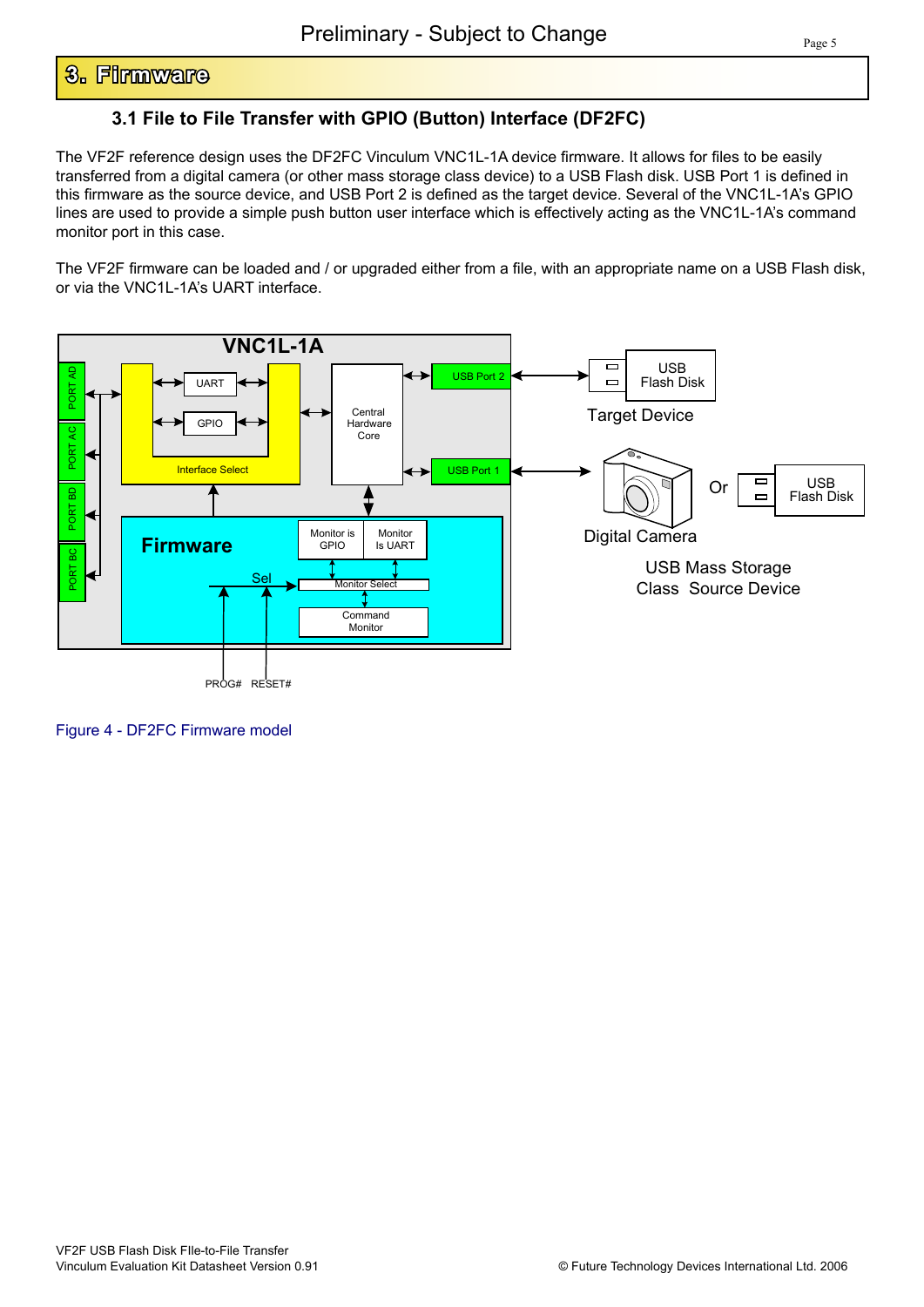# **4. Dimensions**

#### **4.1 VF2F Board Dimensions**

The VF2F board dimensions are shown below.



Figure 6 - VF2F, side view.